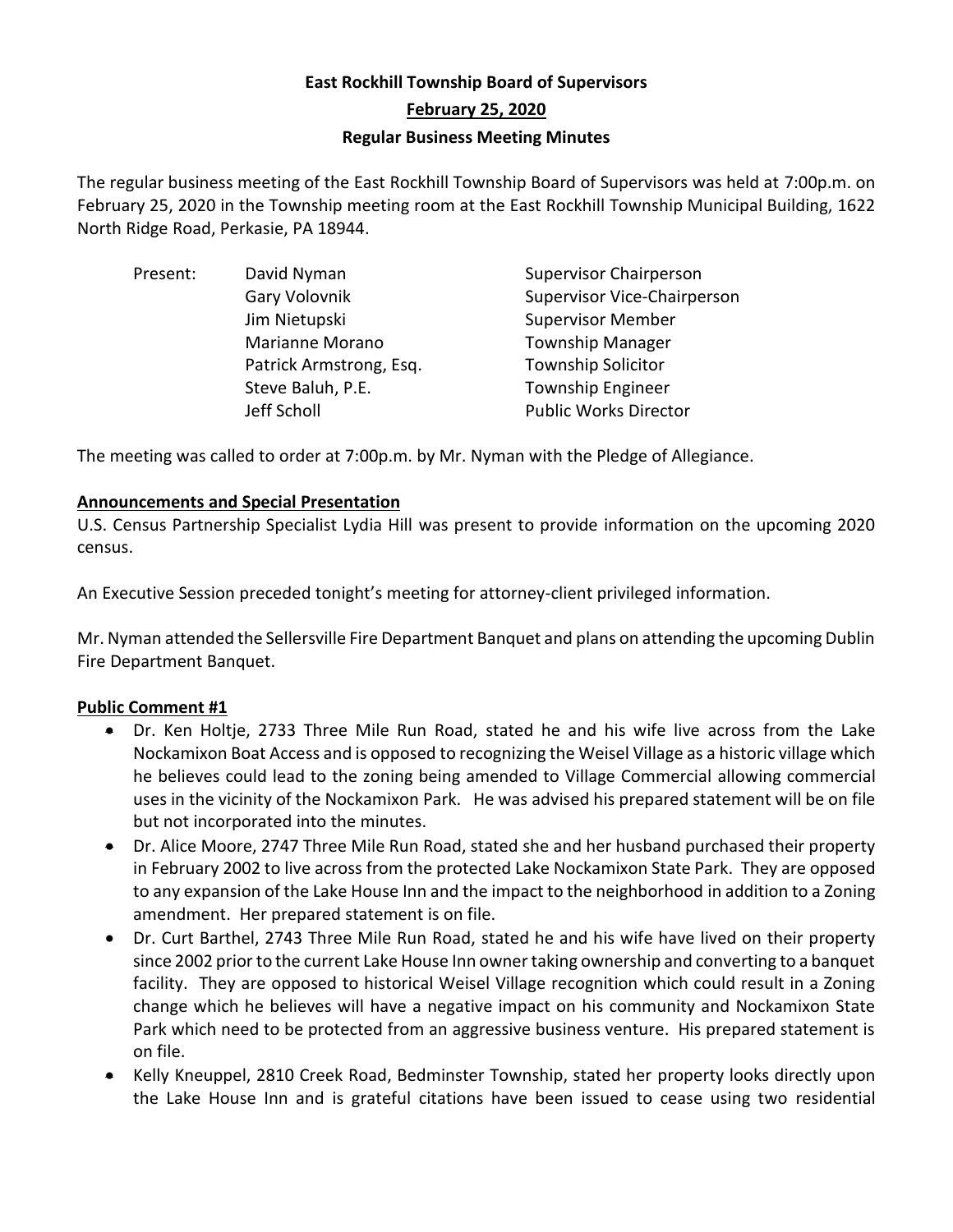properties for transient use. She is opposed to any zoning change that could allow homes to function as a hotel by claiming that a family uses them. Her prepared statement is on file.

- Jeffrey Kneuppel, 2810 Creek Road, stated concern for the expansion efforts of the Lake House Inn and is not naïve enough to think there will not be a lengthy battle. He believes the Lake House Inn owner makes a mockery of Township zoning laws, there should not be an unpermitted expansion of a commercial business in a residential area and Lake Nockamixon should be preserved. His prepared statement is on file.
- Ned Powell, 2747 Three Mile Run Road, stated his wife was diagnosed with cancer in 1992 and died in 1996 and the Lake House Inn is like a cancer in the neighborhood and has a constant concern.
- Ryan Gottshall, 2201 N. Rockhill Road, asked if a Township permit is required for oversized loads and noted the draft comp plan hard copy is \$100. A State permit is required for oversized loads and a pdf will be available on the Township website.

### **Approval of Minutes and Bills Payable:**

## **Approval of Minutes from January 28, 2020 Regular Meeting.**

**On motion** by Mr. Nietupski, seconded by Mr. Volovnik, to adopt the meeting minutes from the Board of Supervisors' January 28, 2020 Regular Meeting as presented. With no additional discussion, all present voted in favor.

## **Payment of Unpaid Bills dated February 21, 2020 in the amount of \$209,729.09.**

**On motion** by Mr. Volovnik, seconded by Mr. Nietupski, to approve payment of the Bills List dated February 21, 2020 in the amount of \$209,729.09 as presented. With no additional discussion, all present voted in favor.

### **Planning Commission Report: Anne Fenley**

Ms. Fenley reported that the draft Comprehensive plan was reviewed, a candidate for the vacancy on the Commission introduced himself with a second candidate anticipated at March's meeting and the Pennridge School District accessory building application was recommended for waiver of land development.

**On motion** by Mr. Nietupski, seconded by Mr. Volovnik, to approve the Planning Commission Report. With no additional discussion, all present voted in favor.

## **Pennridge Community Center Report: David Nyman**

Mr. Nyman provided the annual report announcing the many services available for members 55 years and older in addition to legacy room rental available to everyone.

**On motion** by Mr. Nietupski, seconded by Mr. Volovnik, to approve the Pennridge Community Center Report. With no additional discussion, all present voted in favor.

## **Pennridge Wastewater Treatment Authority Report: David Nyman**

The January 27, 2020 Pennridge Wastewater Treatment Authority minutes and January 2020 flows are on file.

**On motion** by Mr. Volovnik, seconded by Mr. Nietupski, to approve the Pennridge Wastewater Treatment Authority Report. With no additional discussion, all present voted in favor.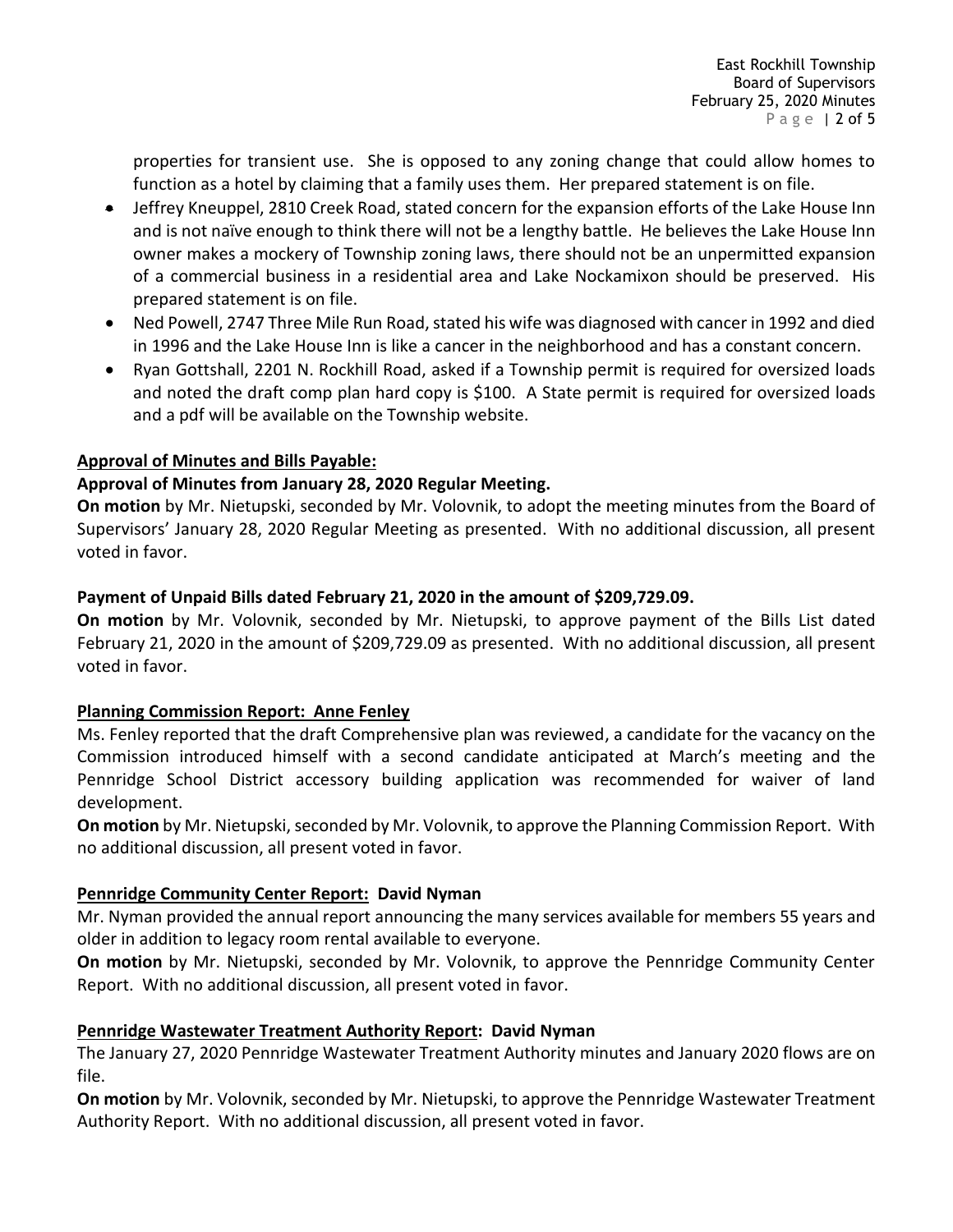East Rockhill Township Board of Supervisors February 25, 2020 Minutes P a g e | 3 of 5

#### **Pennridge Regional Police Department Report: Chief Blake**

Chief Blake shared the January 2020 Pennridge Regional Police activity report. The report is on file. **On motion** by Mr. Nietupski, seconded by Mr. Volovnik, to approve the Police Department Report. With no additional discussion, all present voted in favor.

#### **Township Manager's Report: Marianne Morano**

**Request for Waiver of Land Development from Pennridge School District.** Mr. Kelly Harper, Pennridge School District Director of Operations, was present to review a proposed approximately 12 feet x 24 feet, accessory building to be located on existing impervious surface to store and secure three (3) gators used for security purposes on the campus.

**On motion** by Mr. Volovnik, seconded by Mr. Nietupski, to grant waiver of land development submission to Pennridge School District located at 1228 North Fifth Street for an accessory building as presented. With no additional discussion, all present voted in favor.

**Park and Recreation Meeting Report February 11, 2020.** Ms. Morano reported that 2020 park projects were reviewed.

#### **Conditional Use Application: Scholl Truck and Car Wash, 2301 North 5th Street.**

**On motion** by Mr. Nietupski, seconded by Mr. Volovnik, to authorize the Township Solicitor to advertise the Conditional Use Hearing for March 24, 2020. With no additional discussion, all present voted in favor.

**Roadwork Bid Documentation.** Bid proposals were provided to the Board for an overlay on Sterner Mill Road between Mountain View and Clymer Roads per the approved 2020 budget. Line striping will be done separately.

**On motion** by Mr. Volovnik, seconded by Mr. Nietupski, to approve Bray Brothers, Inc. in the amount of \$126,450.00 for an overlay on Sterner Mille Road from Mountain View Road to Clymer Road per the submitted bid documents. With no additional discussion, all present voted in favor.

**Lawn Maintenance Proposals.** Requests for Proposals as advertised were provided to the Board for grass mowing and maintenance services for the 2020 and 2021 seasons on specific open space.

**On motion** by Mr. Volovnik, seconded by Mr. Nietupski, to approve Emerald Garden for the 2020 and 2021 seasons as presented. With no additional discussion, all present voted in favor.

**On motion** by Mr. Nietupski, seconded by Mr. Volovnik, to approve the Township Manager Report. With no additional discussion, all present voted in favor.

### **Public Works Report: Jeff Scholl**

Mr. Scholl updated the Board on Public Works activities for January 2020. Of note, dead ash trees to be removed are 18 street trees in Country Hunt; 15 street trees in Pines of Pennridge and 20 trees surrounding the park house in Willard H. Markey Park. A one-ton dump truck cost is \$92,338.68 to be payable from state aid fund. The report is on file.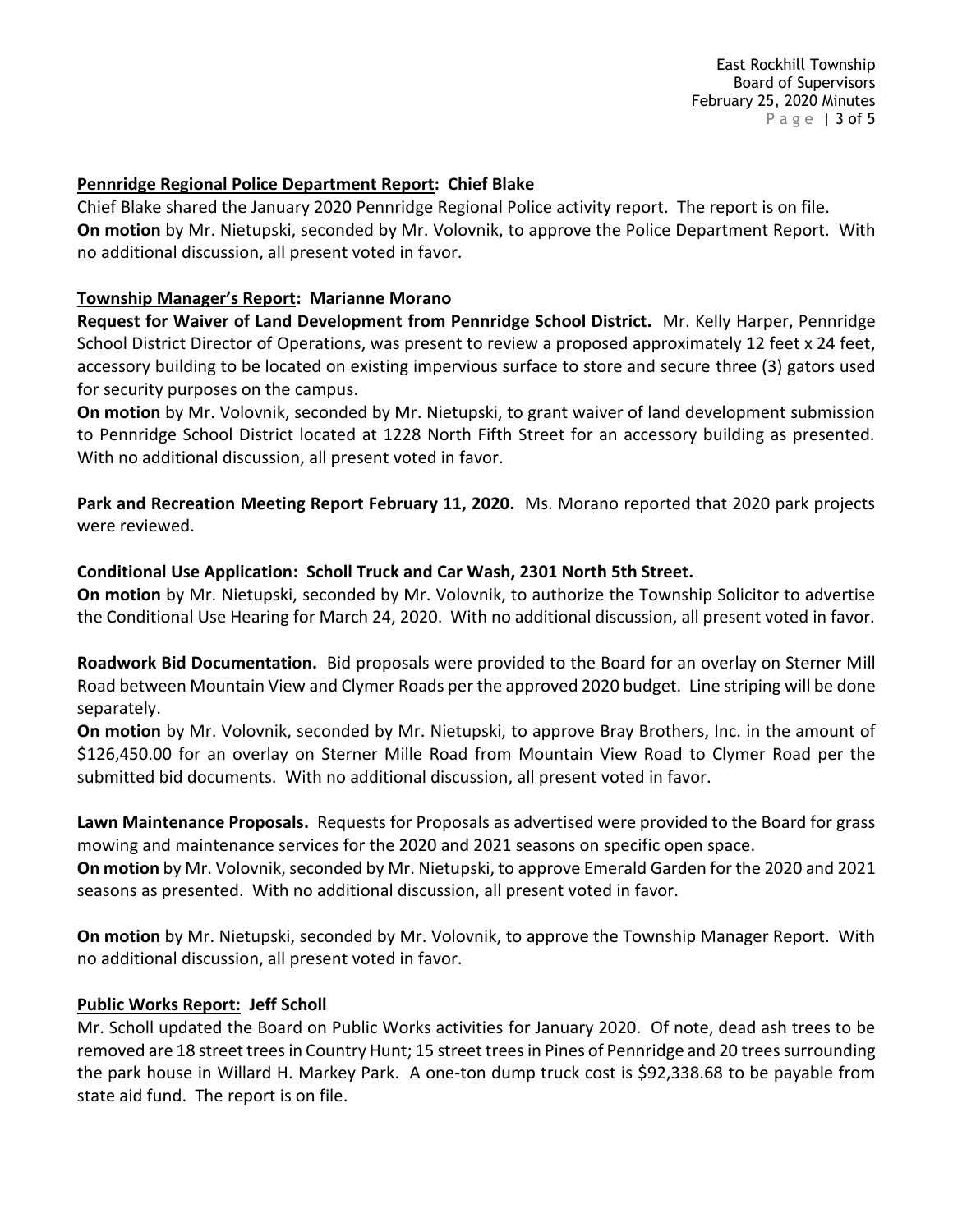**On motion** by Mr. Nietupski, seconded by Mr. Volovnik, to approve the Township Public Works Report. With no additional discussion, all present voted in favor.

#### **Engineer Report: Steve Baluh, P.E.**

#### **Pennridge Airport Release of Escrow Voucher #3.**

**On motion** by Mr. Volovnik, seconded by Mr. Nietupski, to approve Authorization Voucher Number 3 payable to C. Robert Wynn Associates in the amount of \$80.46 for construction observation and escrow administration. With no additional discussion, all present voted in favor.

**Pennridge Airport Annual Safety Inspection Report.** Following up on the Pennsylvania Department of Transportation report to Pennridge Airport dated April 25, 2019 trees have been identified on the property line between Willard H. Markey Centennial Park and Pennridge Airport and five trees to the right of the park driveway.

**On motion** by Mr. Volovnik, seconded by Mr. Nietupski, to approve J & J Arbor trimming the property tree line and dropping five trees to the right of the Willard H. Markey Centennial Park driveway for a not to exceed amount of \$3,900.00. With no additional discussion, all present voted in favor.

**Municipal Office Addition and Renovation.** Meetings have taken place with the four prime contractors to discuss value engineering for any concerns the Contractor which resulted in a roofing shingle change reduction, correction of security issues that were not addressed properly and change to HVAC dehumidification and controls. A pre-construction meeting is scheduled for March 16.

**On motion** by Mr. Nietupski, seconded by Mr. Volovnik, to approve Municipal Building Addition and Renovation Change Order #1 totaling \$46,738.00 as presented. With no additional discussion, all present voted in favor.

**Act 537 Sewage Facilities Planning Amendment.** As requested at January's regular meeting a proposal was provided to the Board for research, mapping and investigation of on-lot septic systems for PA DEP compliance. It was noted this cost was an unbudgeted expense, with the project to span 2020 and 2010. **On motion** by Mr. Nietupski, seconded by Mr. Nyman, to accept the proposal totaling \$35,000 for Act 537 Sewage Facilities Planning Amendment as presented. With no additional discussion, all present voted in favor.

**Green Ridge Estates West Extension Request.** An extension request for Green Ridge Estates West Subdivision until June 9, 2020 has been received.

**Subdivision Plan Review Status.** Review dated January 31, 2020 is in the Board's packets. No action is necessary.

**On motion** by Mr. Nietupski, seconded by Mr. Volovnik, to accept the Township Engineer report. With no additional discussion, all present voted in favor.

#### **Solicitor Report: Patrick Armstrong, Esq.**

**Willard H. Markey Centennial Park Annexation amendment for Future Park Use.**